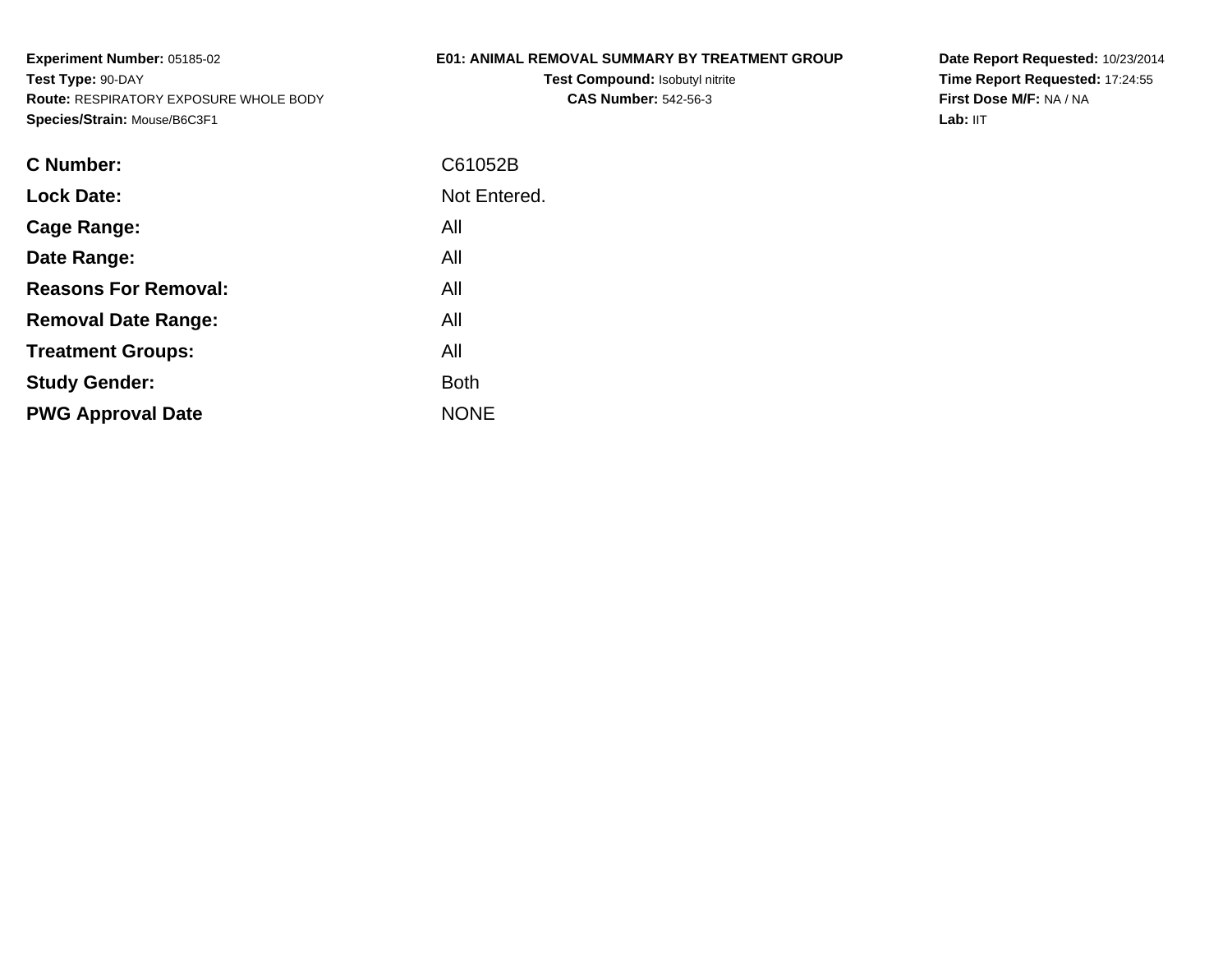## **E01: ANIMAL REMOVAL SUMMARY BY TREATMENT GROUP**

**Test Compound:** Isobutyl nitrite**CAS Number:** 542-56-3

|                  | <b>MALE</b>                         |                         |                                     |
|------------------|-------------------------------------|-------------------------|-------------------------------------|
| <b>TREATMENT</b> | <b>Moribund</b><br><b>Sacrifice</b> | <b>Natural</b><br>Death | <b>Terminal</b><br><b>Sacrifice</b> |
| CONTROL          | 0                                   | 0                       | 10                                  |
| 10 PPM           | 0                                   | 0                       | 10                                  |
| 25 PPM           | 0                                   | 0                       | 10                                  |
| 75 PPM           | 0                                   | 0                       | 10                                  |
| <b>150 PPM</b>   | 0                                   | 0                       | 10                                  |
| 300 PPM          | 0                                   | 0                       | 10                                  |
| <b>TOTAL</b>     | 0                                   |                         | 60                                  |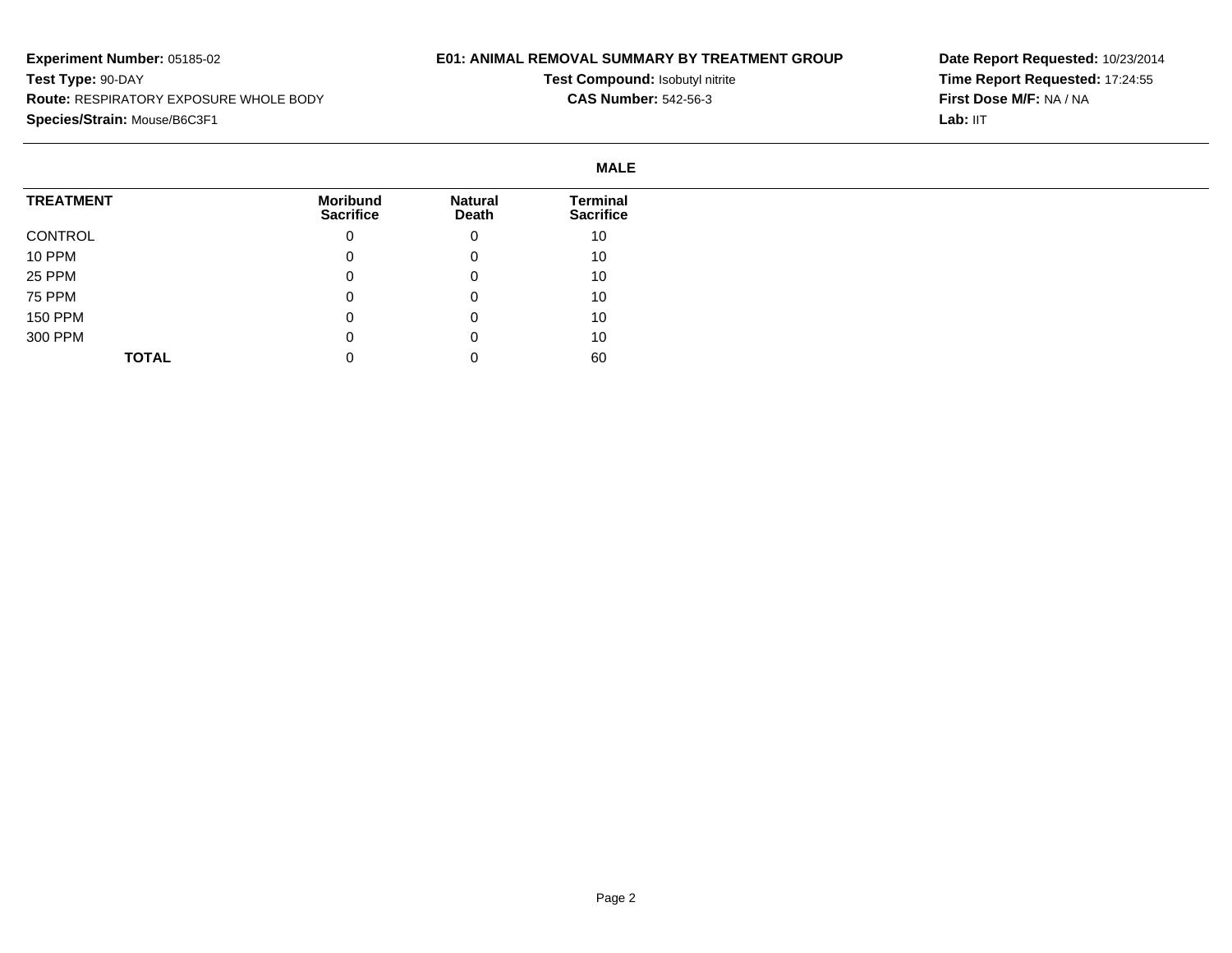## **E01: ANIMAL REMOVAL SUMMARY BY TREATMENT GROUP**

**Test Compound:** Isobutyl nitrite**CAS Number:** 542-56-3

\*\*\*END OF MALE DATA\*\*\*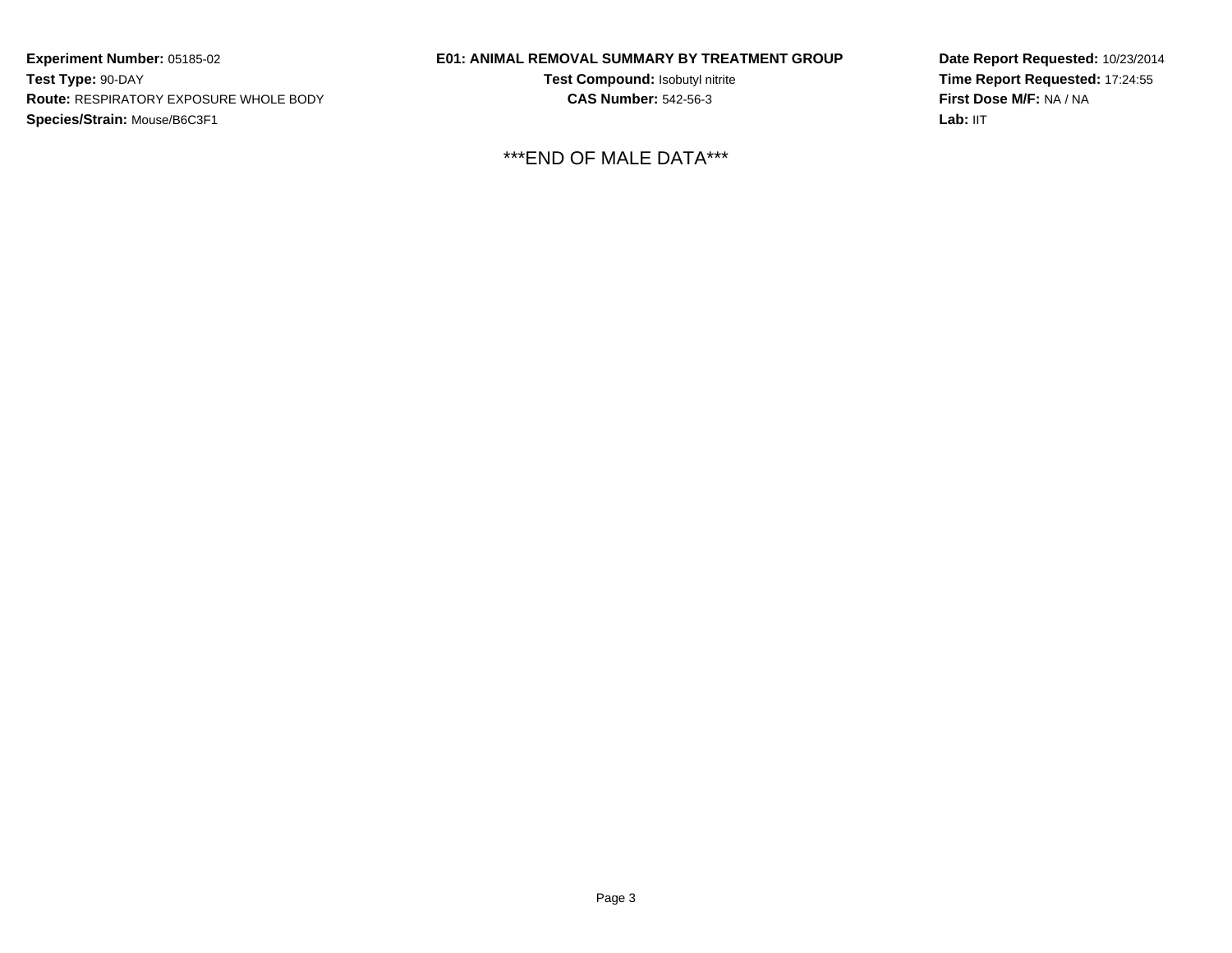## **E01: ANIMAL REMOVAL SUMMARY BY TREATMENT GROUP**

**Test Compound:** Isobutyl nitrite**CAS Number:** 542-56-3

|                  | <b>FEMALE</b>                       |                         |                              |
|------------------|-------------------------------------|-------------------------|------------------------------|
| <b>TREATMENT</b> | <b>Moribund</b><br><b>Sacrifice</b> | <b>Natural</b><br>Death | Terminal<br><b>Sacrifice</b> |
| CONTROL          | 0                                   | 0                       | 10                           |
| 10 PPM           | 0                                   | 0                       | 10                           |
| 25 PPM           | 0                                   | 0                       | 10                           |
| 75 PPM           | 0                                   | 0                       | 10                           |
| 150 PPM          | 0                                   |                         | 9                            |
| 300 PPM          |                                     | 0                       | 9                            |
| <b>TOTAL</b>     |                                     |                         | 58                           |